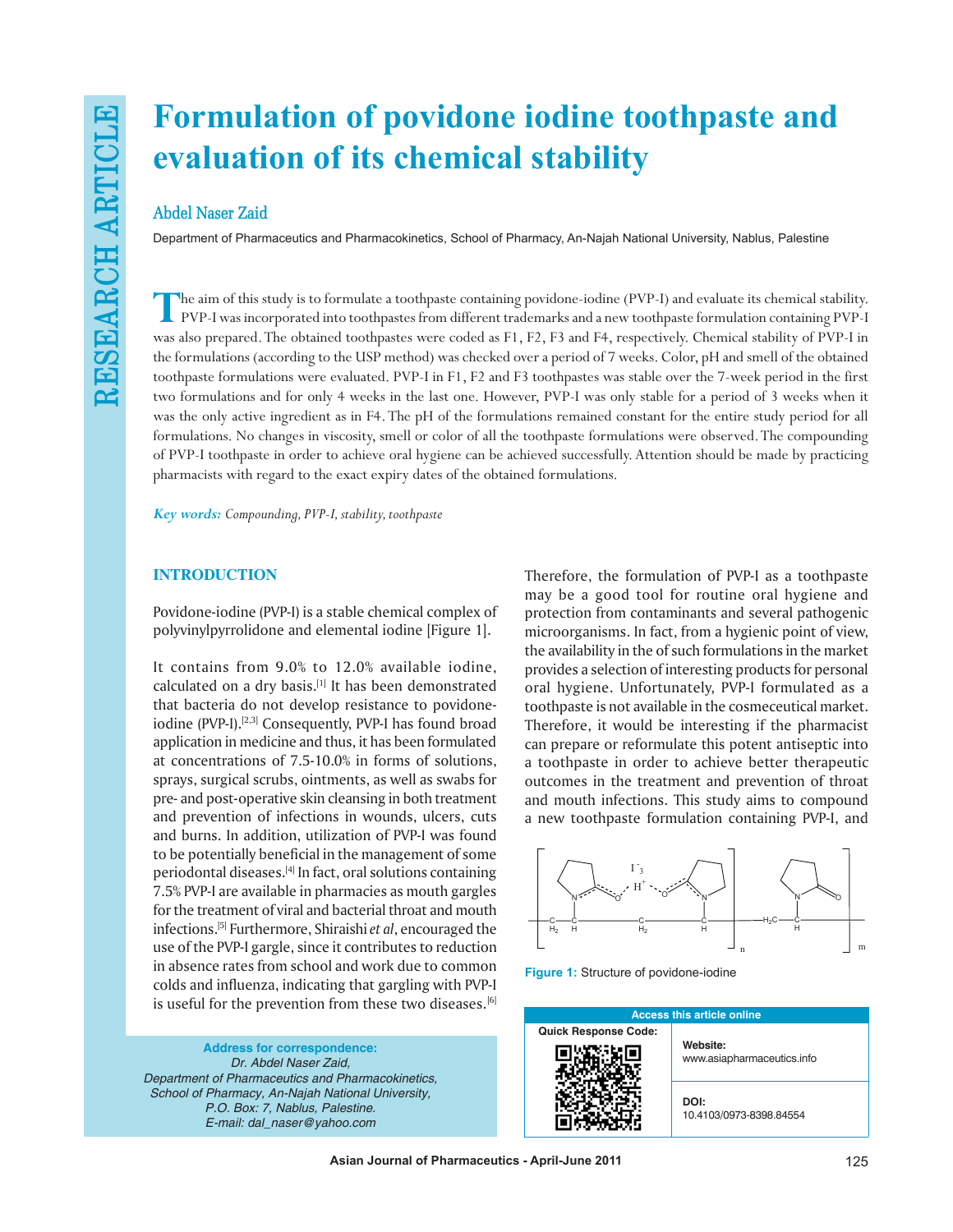also to incorporate it into toothpastes already present on the market and then evaluate the chemical stability of PVP-I in the obtained formulations.

## **MATERIALS AND METHODS**

## **Chemicals**

All chemicals and reagents were USP/NF or ACS grade and were used without further purification. PVP-I powder was purchased from Medichem (Hon, China), sodium thiosulfate was obtained from Riedel-de Haen Ag (Seelze, Germany), Sodium lauryl ether sulfate (Texapon), calcium orthophosphate, glycerin, methyl cellulose, sodium saccharine and menthol were supplied by Sun Pharamaceuticals (Nablus, Palestine). All toothpastes were bought from community pharmacies and supermarkets. The products were valid for at least 1 year from the date of testing.

#### **Equipment**

All pH values were measured using a pH 211 microprocessor pH meter from Hanna Instruments (Woonsocket, Rhode Island), and an electrical Laboratory balance (Type AEy-20G Shimidazu Corp. Japan). For purified and distilled water, a Reverse Osmosis (R.O.) water system (model HP-300 Cuno/ water factory system / USA) was used.)

## **Preparation of formulations**

## *Preparation of a new PVP-I toothpaste formulation*

This toothpaste was completely formulated according to the following Table and it was coded as F4.

## *Incorporation of PVP-I into trademark toothpastes and preparing new formulations*

Sample preparations for stability studies were prepared using the levigation method: Disperse 7.5 grams of PVP-I in 7.5 g of the selected toothpaste at room temperature until obtaining a homogenous dispersion (Mixture I). Add another 15 g of toothpaste to mixture I and levigate slowly until obtaining a homogenous paste (paste II). Add another 30 g of toothpaste to paste II and repeat levigation to obtain paste III. Add the remaining amount of toothpaste to paste III to achieve a total of 100 g of the final formulation and repeat the levigation step. Fill in opaque plastic tubes. The obtained new toothpastes were coded as F1, F2 and F3. All blank and active drug formulations were prepared in duplicates and stored in 100-cc opaque plastic jars. Preparations were stored at 25°C (room temperature). Each toothpaste formulation was visually assessed for color and smell before it was poured into the jars. The jars were labeled as 7.5% toothpaste and blank formulation. Approximately 5 g of formulation from each jar, and from the blank formulation, were taken for chemical analysis and apparent pH measurement. The samples were taken at 0, 1, 2, 3, 4, 5, 6 and 7 weeks for F1 and F2 and at 0, 1, 2, 3 and 4 for F3 while analysis was stopped at week 3 for the F4 formulation. All samples were tested for pH and analyzed for PVP-I concentrations.

#### *Preparation of blank solutions*

Blank toothpastes were prepared in the same manner as described in Table 1, but without the use of PVP-I. Blank formulations were labeled as blank toothpaste.

## **Analytical method**

#### *Assay of available iodine*

To establish the PVP-I content in the prepared formulations, standard and samples were analyzed using the official analytical method of the USP.

#### *Titration conditions*

The 0.02 N VS sodium thiosulfate was prepared by dissolving 3.16 g of sodium thiosulfate in 1000 ml distilled water. PVP-I concentrations were determined using the titration method described in the USP as follows: Transfer an accurately weighed quantity of toothpaste equivalent to 50 mgs of iodine to a 100-ml beaker, add water to make a total volume of not less than 30 ml, and stir until the complete dissolution of the formulations. Titrate immediately with 0.02 N sodium thiosulfate VS, determining the end point visually by the use of starch solution as indicator as reported by Jayaraj Kumar.<sup>[7]</sup> Perform a blank determination, and make any required correction. Each ml of 0.02 N sodium thiosulfate is equivalent to 2.538 mg of available iodine. The color of the solution at the end point is that of the blank solution. The volume of sodium thiosulfate solution utilized in both methods was equal which may suggest that the two methods are interchangeable.

## **RESULTS**

#### **Chemical stability**

The assay method used for this study was reported by the USP. The same method was also conducted with a variation in the determination of the end point of the titration.<sup>[7]</sup> In this last modification, starch solution was used for the determination of the end point. No differences in the assay were observed between the two methods. This suggests the use of this last method in the lab whenever a potentiometer

## **Table 1: Formulation of 7.5% PVP-I<sup>2</sup> tooth paste**

| Ingredient                            | <b>Quantity (grams)</b> |
|---------------------------------------|-------------------------|
| Tricalcium phosphate                  | 30.0                    |
| PVP-I                                 | 7.5                     |
| Texapon (sodium lauryl ether sulfate) | 4.0                     |
| Glycerin                              | 20                      |
| Methyl cellulose                      | 1.5                     |
| Sodium saccharine                     | 0.40                    |
| Menthol                               | 1.0                     |
| <b>Purified water</b>                 | up to $100$             |

Procedure of mixing:

1. Triturate PVP-I, menthol and tricalcium phosphate on an ointment tile (Mixture I).

2. Disperse Texapone in glycerin

3. Dissolve sodium saccharine in water and mix this solution with the above dispersion (Mixture II).

4. Levigate mixture II with mixture I until obtaining a final homogeneous toothpaste.

5. Fill this toothpaste in a plastic jar and code it as F4.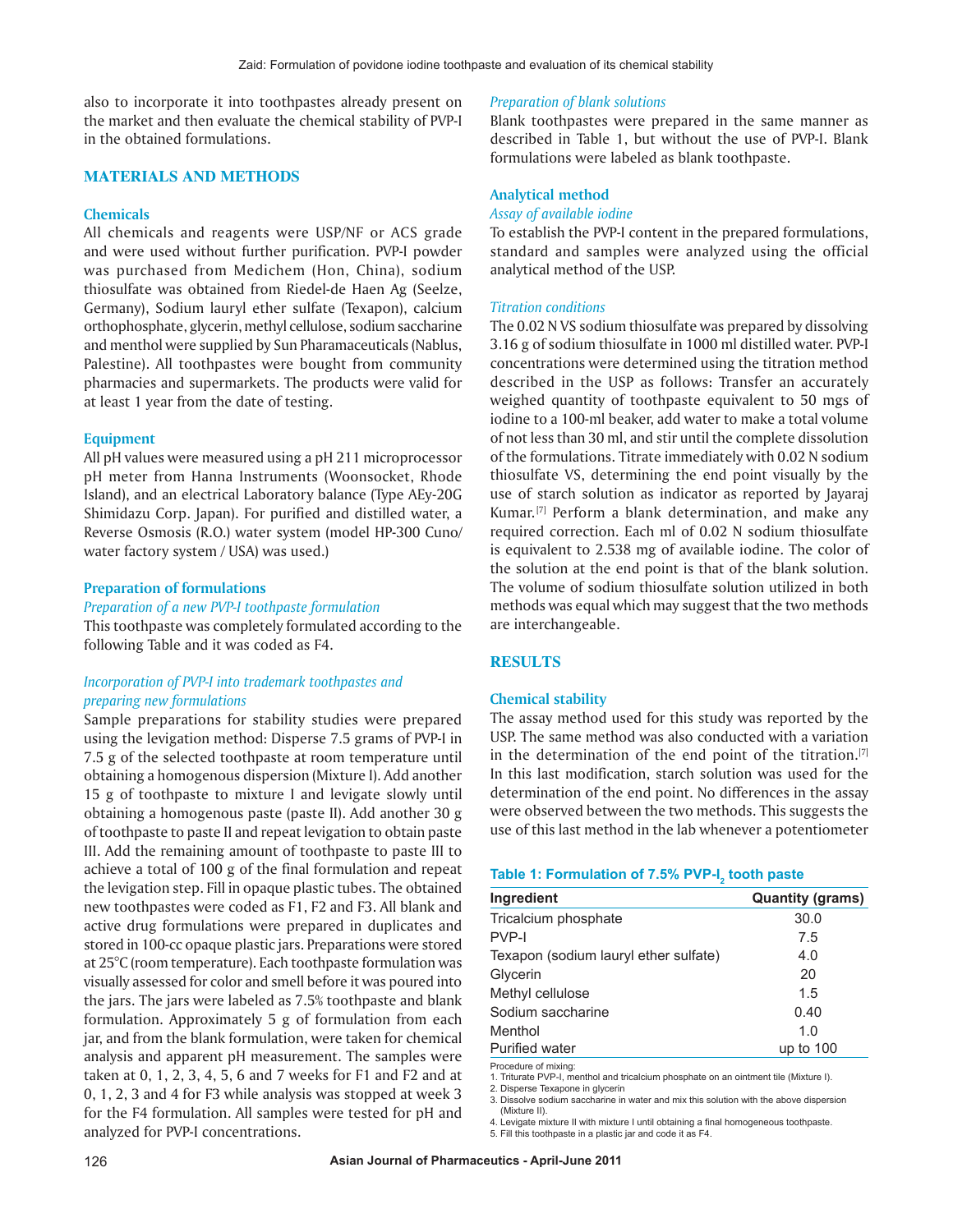is not available. The chemical stability of the novel PVP-I 7.5% toothpaste formulation and the formulations where PVP-I was incorporated into trademark toothpastes stored in opaque plastic jars at room temperature is summarized in Table 2. As expected, the rate of degradation of PVP-I in the above formulations varied due to the different components present in each one [Table 3]. After 7 weeks, the available iodine in the compounded toothpastes (F1) and (F2) was within the accepted range of the USP for PVP-I for cleansing solution<sup>[1]</sup> (85-120). PVP-I in the third toothpaste (F3) was below the accepted level after only 4 weeks of storage, while toothpaste formulation (F4) was chemically stable till the end of the third week of storage as reported in table 2. The  $r^2$  of these results are close to 1 which indicates a good correlation between the assay measurement and the predicted values. Therefore, these formulations can be used within this time limit.

## **Apparent pH and physical appearance**

The pH's of the re-compounded toothpastes were within the accepted range described in the USP for PVP-I solution. These pH values remain constant within the entire period of stability study for all formulations with F1and F2 having pH of 4.5 and 4.3, respectively while F3 and F4 have pH values of 7 and 6.3, respectively. Concerning the appearance of the prepared PVP-I toothpastes, no detectable changes in the obtained odor, color or precipitate were observed at the end of the study.

## **DISCUSSION**

As expected from the obtained results, the compounded PVP-I

| Table 2: Percentage of available PVP-I in different |  |  |
|-----------------------------------------------------|--|--|
| toothpastes at 25°C                                 |  |  |

| <b>Time</b> | % of available iodine $\pm$ RSD ( $n=3$ ) |                   |                 |                 |
|-------------|-------------------------------------------|-------------------|-----------------|-----------------|
| (Weeks)     | F <sub>1</sub>                            | F <sub>2</sub>    | F <sub>3</sub>  | F4              |
| 0           | $102.0 \pm 1.1$                           | $101.2 \pm 1.7$   | $101.1 \pm 1.3$ | $101.0 \pm 1.1$ |
| 1           | $99.5 \pm 1$                              | $100.0 \pm 1.5$   | $99.5 \pm 0.7$  | $94.3 \pm 1.2$  |
| 2           | $97.3 \pm 1.2$                            | $98.1 + 1.4$      | $97.2 \pm 09$   | $90.6 + 0.9$    |
| 3           | $96.5 \pm 0.9$                            | $95.2 \pm 1$      | $95+1$          | $85 + 1$        |
| 4           | $95.8 \pm 1.4$                            | $94.0 \pm 1.1$    | $91.7 \pm 1.1$  | $^\star$        |
| 5           | 94±1.6                                    | $93.2+$           | $\star$         | $\star$         |
| 6           | 93±1.3                                    | 92.4 <sub>±</sub> | $\star$         | $\star$         |
| 7           | 90 <sub>±</sub> 0.8                       | $90.8 +$          | $\star$         | $\star$         |
| $r^2$       | 0.969                                     | 0.9678            | 0.9846          | 0.9889          |

r<sup>2</sup>=r-squared; *n*=number of analysis performed for each test; RSD=relative standard deviation; \*=analysis is not performed at this period

#### **Table 3: Composition of trademark toothpastes**

7.5% toothpastes, prepared and stored at room temperature, had different rates of degradation for PVP-I. In fact, F1 and F2 were chemically stable for more than 7 weeks, while PVP-I in formulation (F3) was chemically stable for only 4 weeks when stored at the same conditions. The last one (F4) toothpaste was stable for only 3 weeks when stored at the same conditions. These results were expected since these formulations are different and contain different components as shown in Table 3. In fact, F1 and F2 were gel toothpastes and do not contain calcium salts and the pH of the obtained formulations were 4, 5 and 4.3, respectively while the F3 and F4 contained calcium salts and had pH values of 7 and 6.3, respectively. This may suggest an effect of calcium ions and pH in the degradation rate of PVP-I while the fluoride ion should not influence this rate of degradation, since it was not introduced in F4 which showed only 3 weeks of stability at room temperature. But further study is required to evaluate the impact of PVP-I on fluoride stability and efficacy since this ion plays an important role in the prevention of tooth decay and results in cavities.

The obtained stability results suggest that these formulations may be suitable for incorporating PVP-I into toothpastes for pharmaceutical purposes, but attention should be made to determine the exact and true expiry date beyond which the consumer should discard the remaining amount of the compounded formulation. This may encourage consumers to use this potent antiseptic for oral disinfection especially when the expiry date of the obtained formulation is long as in the case of the first two toothpastes (F1 and F2). In addition, the field of cosmeceuticals should pay attention to this study since it may offer another important market option for this industry. In fact, these industries may develop and produce new stable toothpaste formulations containing this potent antiseptic for oral hygiene or as a medication for patients who have oral or gingival infections. Community pharmacists may also benefit from these results, since they can formulate PVP-I in an existing toothpaste to meet consumers' desire, especially those who are not willing to change their personal or favorite toothpaste but are still looking for the ideal antiseptic to achieve higher therapeutic benefits when they are suffering from gingivitis or minor aphthous ulcers which compounds 80% of all aphthae and heals in 7-14 days.[8] In this context, the pharmacist could search for a stable PVP-I toothpaste not only for oral hygiene as previously mentioned, but also for patients having infections that respond to PVP-I in the oral cavity.

|                | <b>Toothpaste Composition</b>                                                                                            |
|----------------|--------------------------------------------------------------------------------------------------------------------------|
| F1             | Sodium fluoride, sorbitol, hydrated silica, sodium lauryl sulfate, PEG-32, aroma, cellulose gum, sodium                  |
|                | saccharine, mic, glycerin, menthol, limonene, CI 19140, CI 42090, CI 77891.                                              |
| F <sub>2</sub> | Sodium fluoride, sorbitol, hydrated silica, sodium lauryl sulfate, aroma, PEG-12, cellulose gum, cocamidopropyl          |
|                | betaine, sodium saccharine, hydroxyl methyl cellulose, menthol, limonene, CI 42090, CI 74160, CI 77891.                  |
| F3             | Sodium fluoride, calcium carbonate, aqua, sorbitol, hydrated silica, sodium lauryl sulfate, aroma, cellulose gum,        |
|                | potassium citrate, trisodium phosphate, sodium saccharine, calcium glycerophosphate, phenyl carbinol, glycerin CI 74260. |